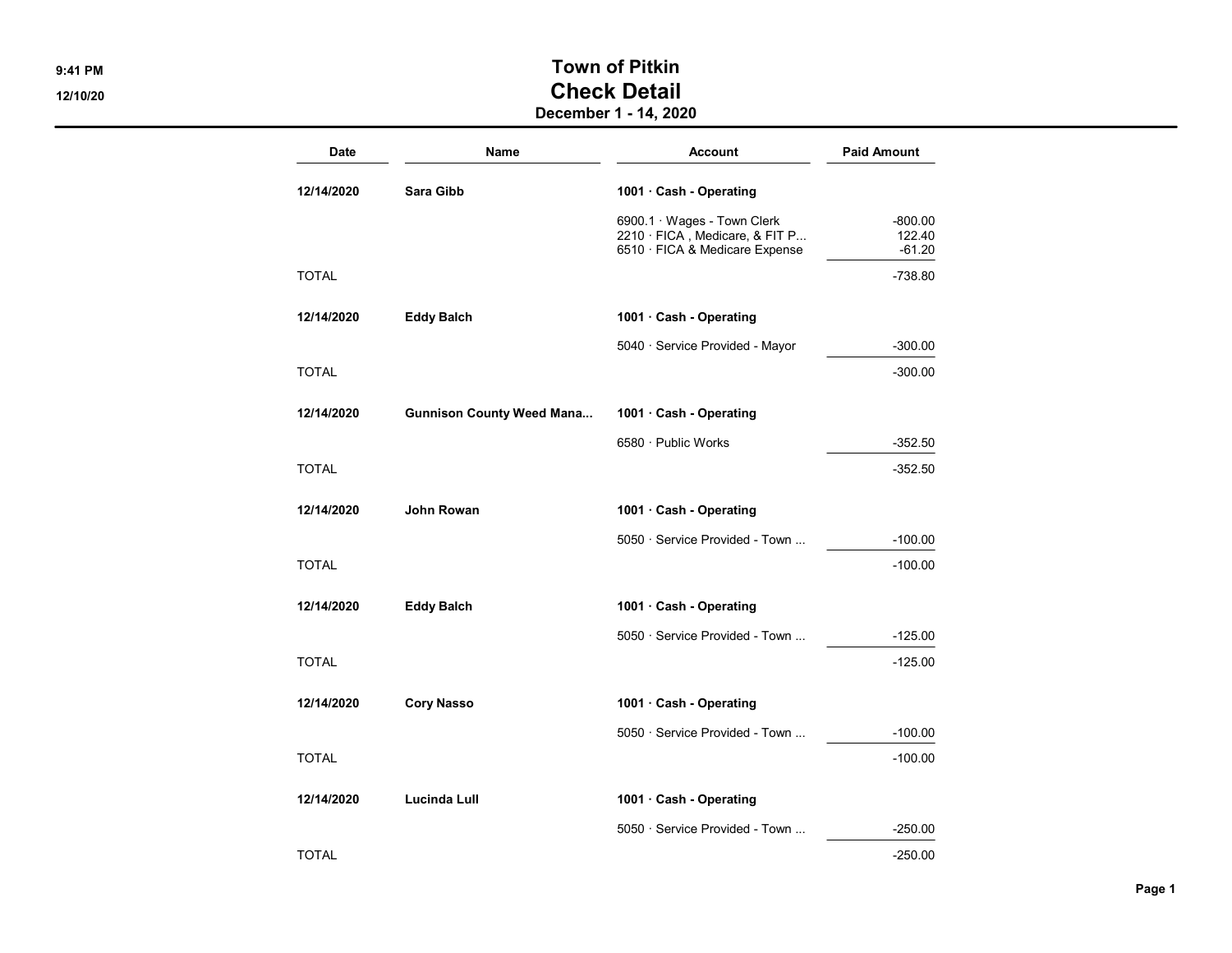## 9:41 PM SALES TOWN OF PITKIN 12/10/20 Check Detail December 1 - 14, 2020

Date **Name Name** Account **Paid Amount** 12/14/2020 Jerra Garetson 1001 · Cash - Operating 5050 · Service Provided - Town ... - -300.00  $\blacksquare$  TOTAL  $\blacksquare$ 12/14/2020 Lois Sharpton 1001 · Cash - Operating 5050 · Service Provided - Town ... - -100.00 TOTAL -100.00 12/14/2020 Tom Gibb 1001 · Cash - Operating 5050 · Service Provided - Town ... - - 225.00  $\blacksquare$  TOTAL  $\blacksquare$ 12/14/2020 Chris Nasso 1001 · Cash - Operating 5050 · Service Provided - Town ... - 125.00  $\blacksquare$  TOTAL  $\blacksquare$ 12/14/2020 Fullmer's Ace Hardware 1001 · Cash - Operating 5360.1 · Parks & Rec - Maintena... - -22.57  $\blacksquare$  TOTAL  $\blacksquare$ 12/14/2020 The Paper Clip 1001 · Cash - Operating 6302 · Office Supplies & Postage 4.40  $\blacksquare$  TOTAL  $\blacksquare$ 12/14/2020 Gunnison Law and Mediation ... 1001 · Cash - Operating 5060 · Service Provided - Legal -500.00  $\blacksquare$  TOTAL  $\blacksquare$